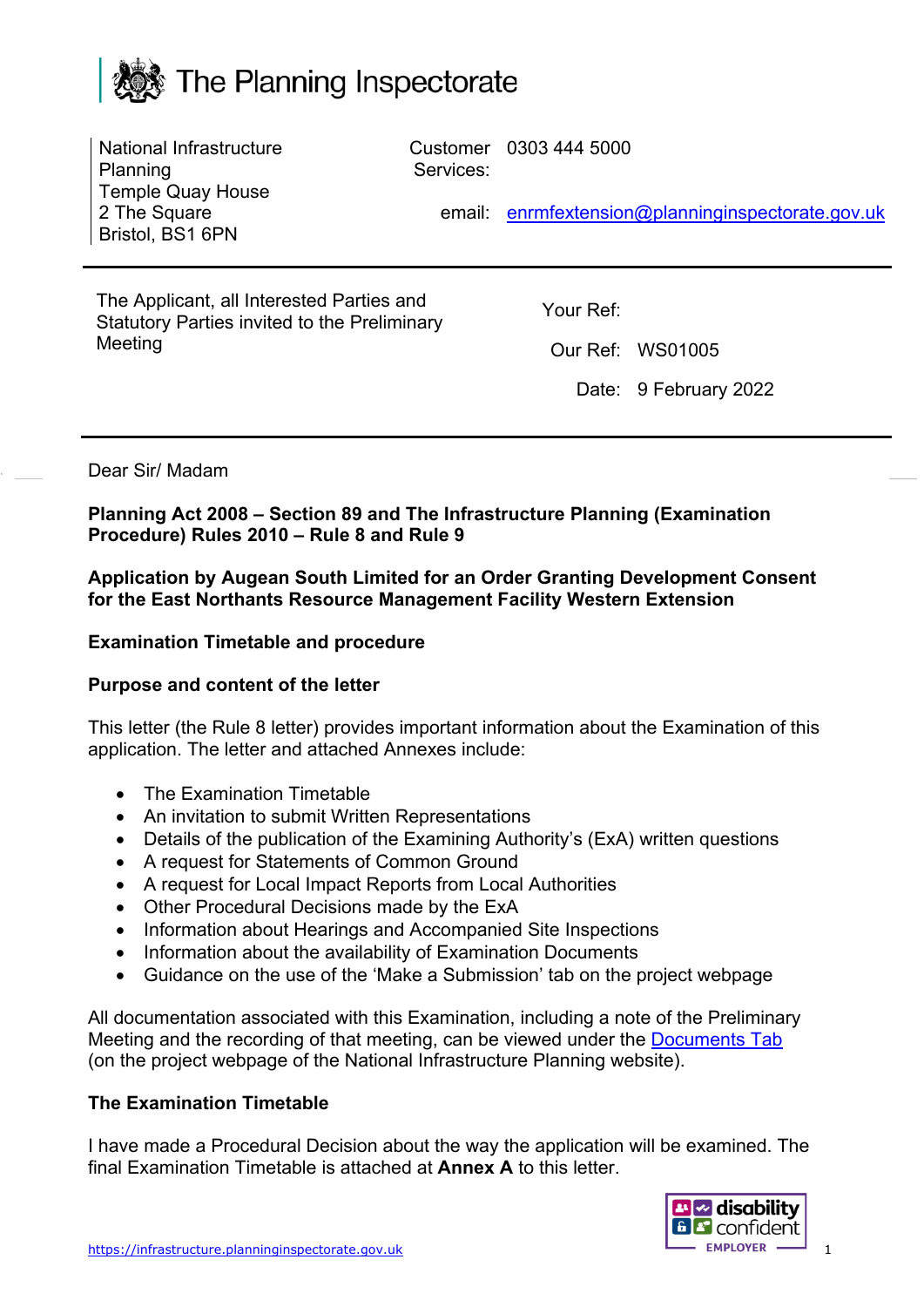The Examination Timetable replaces the draft timetable that was included in my [Rule 6](https://infrastructure.planninginspectorate.gov.uk/wp-content/ipc/uploads/projects/WS010005/WS010005-000400-East%20Northants%20Rule%206%20holding%20letter.pdf)  [letter.](https://infrastructure.planninginspectorate.gov.uk/wp-content/ipc/uploads/projects/WS010005/WS010005-000400-East%20Northants%20Rule%206%20holding%20letter.pdf) In finalising the Examination Timetable, I have sought to accommodate requests and suggestions made orally or in writing to the Preliminary Meeting. A list of the main changes I made to the draft Examination Timetable is set out at **Annex B** to this letter.

Please note that the Examination Timetable contains a number of Deadlines for receipt of information by the Planning Inspectorate. All Deadlines are at 23:59 on the date specified. Please ensure submissions arrive by the Deadline. If you do not make your submissions by the dates specified in the timetable, I may disregard them.

I request that all Interested Parties make their submissions using the Make a Submission tab on the project webpage on or before the applicable Deadline. **Annex E** to this letter provides further information about using the Make a Submission tab.

If I consider it necessary to vary the Examination Timetable during the Examination, notification will be sent to the Applicant, Interested Parties and Statutory Parties invited to the Preliminary Meeting. The changes will be published on the [East Northants Resource](https://infrastructure.planninginspectorate.gov.uk/projects/East%20Midlands/East-Northants-Resource-Management-Facility-Western-Extension/)  [Management Facility Western Extension project page](https://infrastructure.planninginspectorate.gov.uk/projects/East%20Midlands/East-Northants-Resource-Management-Facility-Western-Extension/)

#### **Written Representations**

All Interested Parties are now invited to submit Written Representations and any comments on the Relevant Representations already submitted. These should be submitted by **Deadline 2** in the Examination Timetable.

Paragraphs 16 to 20 of the [Planning Act 2008: Guidance for the examination of](https://assets.publishing.service.gov.uk/government/uploads/system/uploads/attachment_data/file/418015/examinations_guidance-__final_for_publication.pdf)  [applications for development consent](https://assets.publishing.service.gov.uk/government/uploads/system/uploads/attachment_data/file/418015/examinations_guidance-__final_for_publication.pdf) provides further information about the definition of Interested Parties.

Written Representations can cover any relevant matter and are not restricted to the matters set out in my Initial Assessment of Principal Issues or to the content of my written questions (see next heading below).

Any person, other than the Applicant, who submits a Written Representation must identify those parts of the application with which they agree and those parts with which they do not agree, explaining the reasons why. Interested Parties should also provide with their Written Representations any data, methodology and assumptions used to support their submissions to avoid delays in the Examination (see paragraph 74 of Planning Act 2008: [Guidance for the examination of applications for development consent\)](https://www.gov.uk/government/publications/planning-act-2008-examination-of-applications-for-development-consent).

Further written submissions will be requested by the Examining Authority (ExA) at various points in the Examination. Any Written Representations, and any further written submissions requested by the ExA during the Examination, that exceed 1500 words, should also be accompanied by a summary which should not exceed 10% of the original text. The summary should set out the key facts of the written submission and must be representative of the submission made.

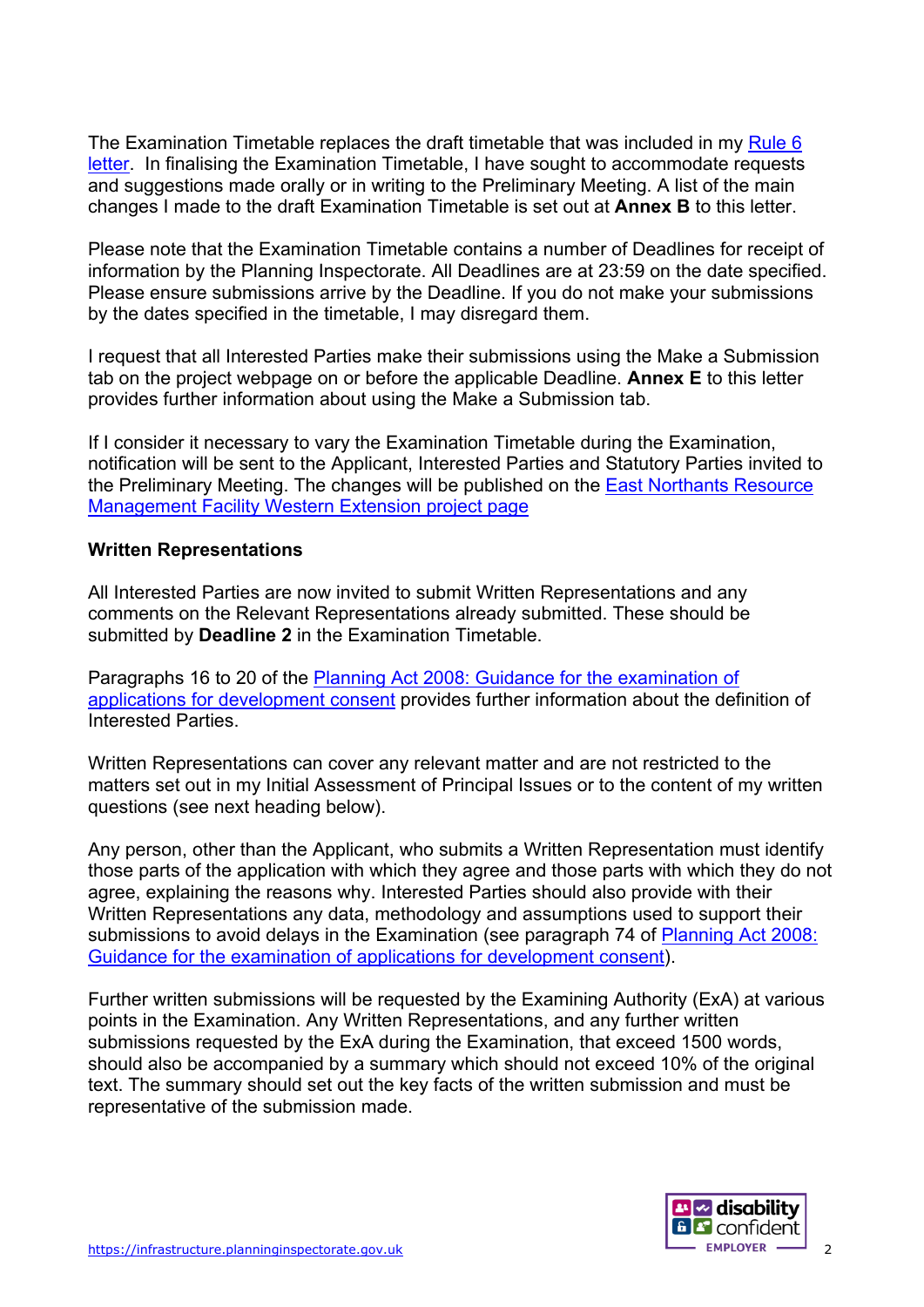Representations **must not include hyperlinks** to documents/evidence hosted on third party websites. Please see the Planning Inspectorate's [Advice Note 8.4: The Examination](https://infrastructure.planninginspectorate.gov.uk/legislation-and-advice/advice-notes/advice-note-8-4-the-examination/) for further information about Written Representations.

### **Examining Authority's Written Questions**

I have prepared written questions (ExQ1) about the application and the representations received so far. These questions are published on the project webpage and can be accessed at the following link.

[Examining Authority's Written Questions](http://infrastructure.planninginspectorate.gov.uk/document/WS010005-000432)

Responses to ExQ1 must be provided by **Deadline 2** in the Examination Timetable.

If you require an editable Microsoft Word version of ExQ1, please contact [the Case Team](mailto:enrmfextension@planninginspectorate.gov.uk)  using the contact details at the top of this letter.

## **Other Procedural Decisions made by the Examining Authority**

**Annex B** to this letter contains important details and clarifications about other Procedural Decisions I made at, or following, the Preliminary Meeting. These include:

- Changes to the Examination Timetable
- Virtual Events
- Statements of Common Ground (SoCG)
- Guide to the Application
- Additional Submissions

The Initial Assessment of Principal Issues has not been revised from the version published with the Rule 6 letter.

## **Format of Examination Events**

The Planning Inspectorate is currently consulting with stakeholders and customers about the future format of Examination hearings. It is expected that both blended (part in-person and part virtual) and fully virtual events will form part of its future operating model. Please see the Planning Inspectorate's [guidance related to Coronavirus \(COVID-19\)](https://www.gov.uk/guidance/coronavirus-covid-19-planning-inspectorate-guidance) for more information, including the detailed guidance relating to Nationally Significant Infrastructure Projects (NSIP). This guidance is updated periodically to align with the most up to date Government guidance relating to Coronavirus (COVID-19).

I therefore remain flexible and will confirm the format of any hearings when I provide formal notification of each hearing at least 21 days in advance of it taking place.

#### **Hearings and Site Inspections**

As explained in my Rule 6 letter and at the Preliminary Meeting, the Examination will principally be a written process (see [Advice Note 8.4: The Examination\)](https://infrastructure.planninginspectorate.gov.uk/legislation-and-advice/advice-notes/advice-note-8-4-the-examination/), supplemented where necessary by various types of hearings (see [Advice Note 8.5: Hearings and site](https://infrastructure.planninginspectorate.gov.uk/legislation-and-advice/advice-notes/advice-note-8-5-the-examination-hearings-and-site-inspections/)  [inspections](https://infrastructure.planninginspectorate.gov.uk/legislation-and-advice/advice-notes/advice-note-8-5-the-examination-hearings-and-site-inspections/) and [Advice Note 8.6: Virtual Examination events\)](https://infrastructure.planninginspectorate.gov.uk/legislation-and-advice/advice-notes/advice-note-8-6-virtual-examination-events/).

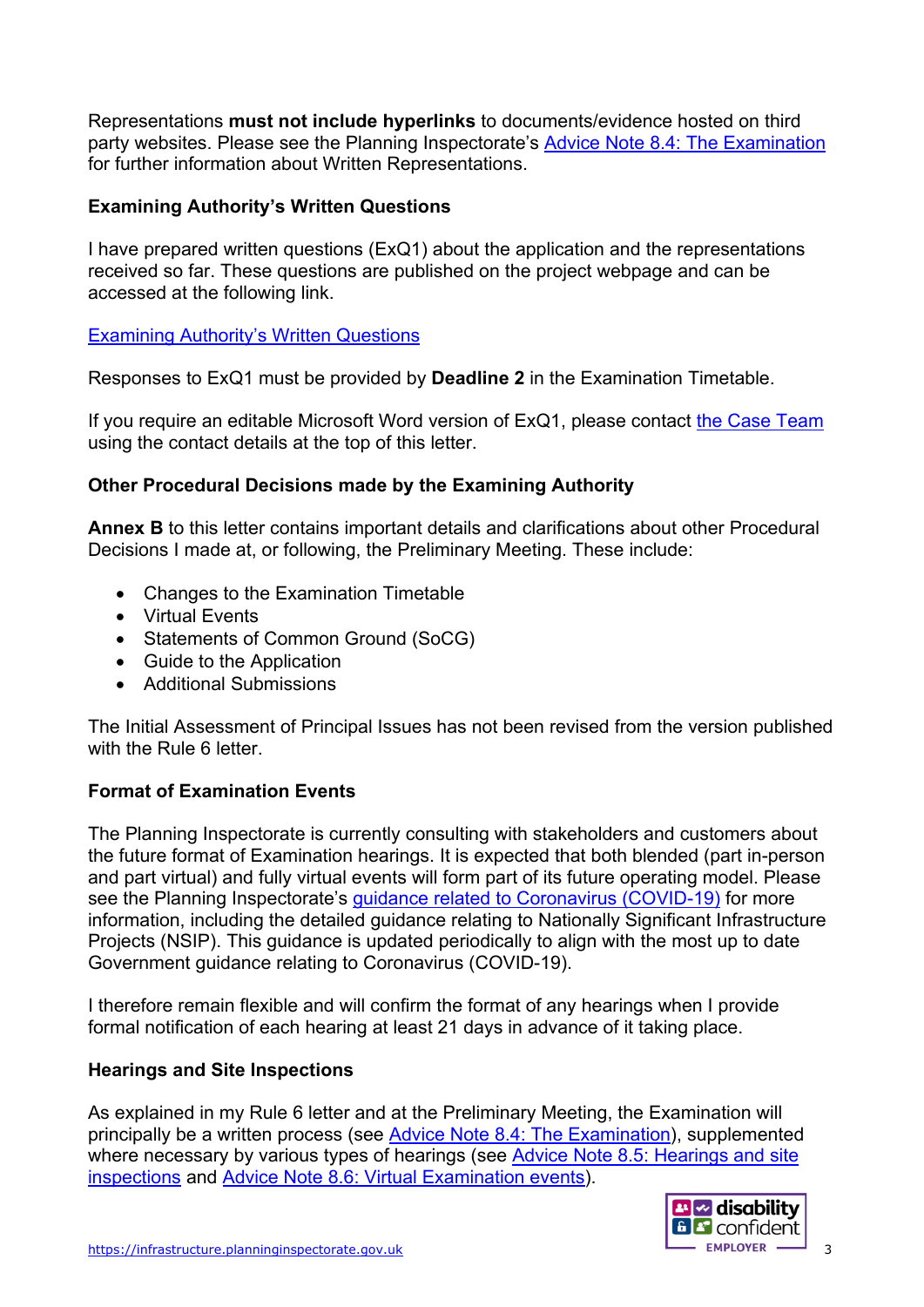On this basis, the Examination Timetable at **Annex A** to this letter includes periods of time reserved for any hearings to be held, and I will notify all Interested Parties of any hearings scheduled as part of the Examination at least 21 days in advance of them taking place. That notification will include a Deadline for Interested Parties to inform the Planning Inspectorate if they wish to participate at the notified hearing(s).

I will also undertake site inspections. I have already undertaken an Unaccompanied Site Inspection on the 20 January 2022 and a [note of this site inspection](https://horizonweb.planninginspectorate.gov.uk/webdav/nodes/46159787/note%20of%20the%20site%20inspection) has been published on the project webpage.

The Examination Timetable also reserves time for me to undertake an Accompanied Site Inspection (ASI) on **Tuesday 5 April 2022.** I will consider each suggested site location, including those provided in the Applicant's draft itinerary, to determine if it could be viewed from public land on an unaccompanied basis or if it is necessary to view it on an accompanied basis. I will also consider if it would be appropriate to make arrangements for access only to be provided to specific sites such that they could be inspected as part of an Unaccompanied Site Inspection on an access required basis.

**Annex C** provides details about what Interested Parties should include in a request to be heard at a hearing, and the procedure that will be followed at hearings. It also provides important information about the Accompanied Site Inspection and attendance at the inspection.

#### **Managing Examination correspondence**

Given the volume and frequency of letters the Planning Inspectorate needs to send to Interested Parties during an Examination, we aim to communicate with people by email as electronic communication is more environmentally friendly and cost effective for the taxpayer.

If you have received a letter from the Planning Inspectorate but are able to receive communications by email, please inform the Case Team using the contact details at the top of this letter as soon as possible.

As the Examination process makes substantial use of electronic documents, it will be useful for you to become familiar with the [East Northants Resource Management Facility](https://infrastructure.planninginspectorate.gov.uk/projects/East%20Midlands/East-Northants-Resource-Management-Facility-Western-Extension/)  [Western Extension project page](https://infrastructure.planninginspectorate.gov.uk/projects/East%20Midlands/East-Northants-Resource-Management-Facility-Western-Extension/)

There is a function on the right-hand side of the project webpage called 'E-mail updates'. This provides you with an opportunity to register to receive automatic e-mail updates at key stages during the Examination and I would encourage you to sign up to receive these updates.

#### **Your status in the Examination**

You have received this letter because you fall within one of the groups described in the Planning Inspectorate's document [What is My Status in the Examination?](https://infrastructure.planninginspectorate.gov.uk/application-process/frequently-asked-questions/status-in-examination-faq/#table)

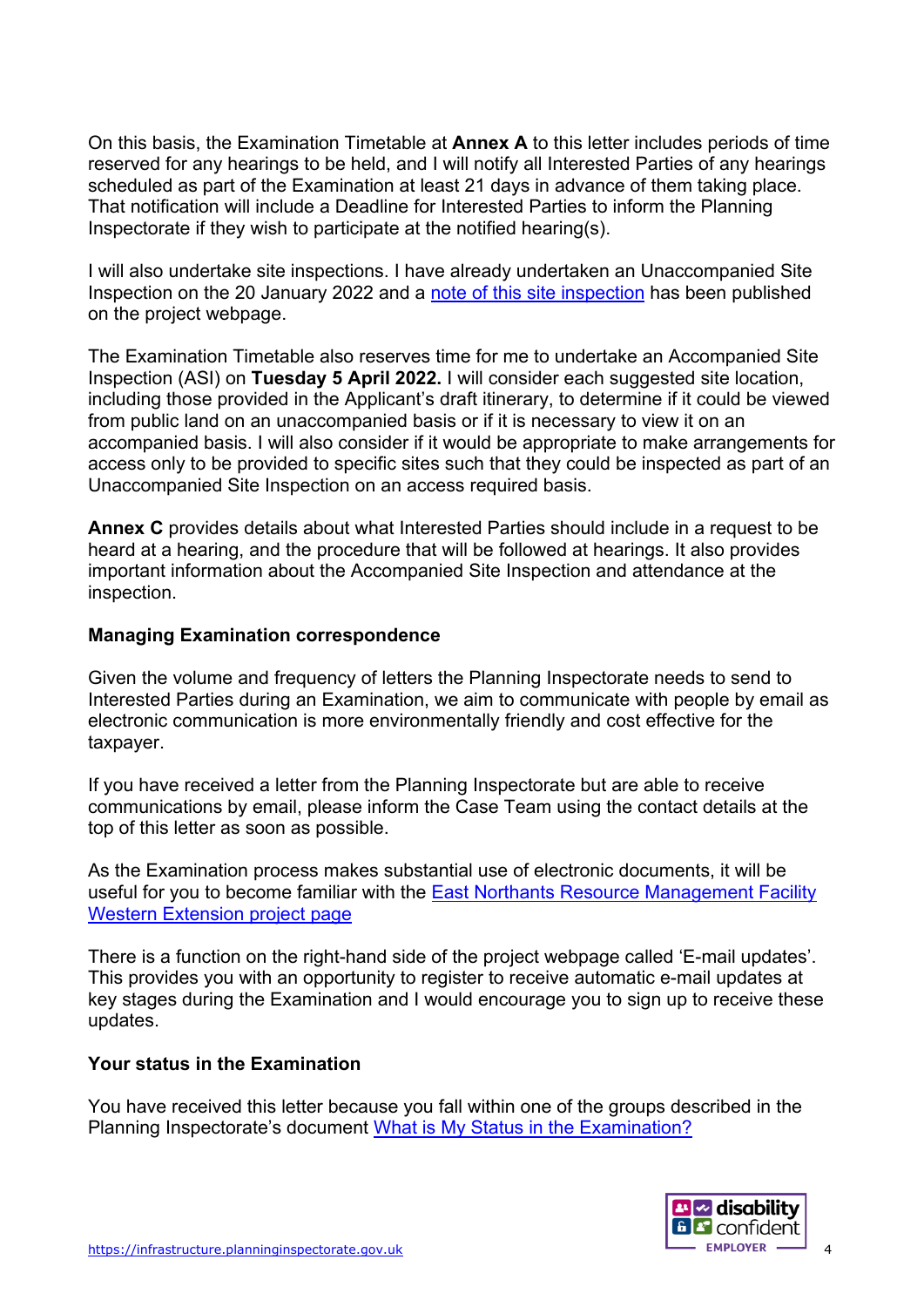If your reference number begins with '2002', 'ENRM-ISP', 'ENRM-BOR', 'ENRMBORS57' 'ENRM-APL' you are in Group A. If your reference number begins with 'ENRM-SP' you are in Group B. If your reference number begins with 'ENRM-OP' you are in Group C. The meaning and purpose of those groups are explained in the document published at the link above. If, having read this document ,you are still unsure about your status, please contact the Case Team using the details at the top of this letter.

## **Awards of costs**

All parties will normally be expected to meet their own costs. Costs can be awarded against a party who has acted unreasonably and has caused the party applying for the award of costs to incur unnecessary or wasted expense during the Examination. You should be aware of the relevant costs guidance [Awards of costs:](https://www.gov.uk/government/publications/awards-of-costs-examinations-of-applications-for-development-consent-orders) examinations of [applications for development consent orders.](https://www.gov.uk/government/publications/awards-of-costs-examinations-of-applications-for-development-consent-orders)

#### **Management of information**

Information, including representations, submitted in respect of this Examination (if accepted by the ExA) and a record of any advice which has been provided by the Planning Inspectorate is published on the [project webpage on the National Infrastructure Planning](https://infrastructure.planninginspectorate.gov.uk/projects/east-midlands/east-northants-resource-management-facility-western-extension/?ipcsection=overview)  [website](https://infrastructure.planninginspectorate.gov.uk/projects/east-midlands/east-northants-resource-management-facility-western-extension/?ipcsection=overview)

Examination Documents can also be viewed electronically at the locations listed in **Annex D** to this letter.

Please note that in the interest of facilitating an effective and fair Examination, it is necessary to publish some personal information. To find out how we handle your personal information please view our [Privacy Notice.](https://www.gov.uk/government/publications/planning-inspectorate-privacy-notices/customer-privacy-notice)

I will look forward to working with all parties in the Examination of this application.

Yours faithfully

*Simon Warder*

## **Examining Authority**

#### **Annexes**

- **A** Examination Timetable<br>**B** Other Procedural Decis
- **Other Procedural Decisions made by the Examining Authority**
- **C** Requests to appear and procedure to be followed at hearings
- **D** Availability of Examination Documents
- **E** Information about the Make a Submission Tab

This communication does not constitute legal advice. Please view our [Privacy Notice](https://www.gov.uk/government/publications/planning-inspectorate-privacy-notices/customer-privacy-notice) before sending information to the Planning Inspectorate.

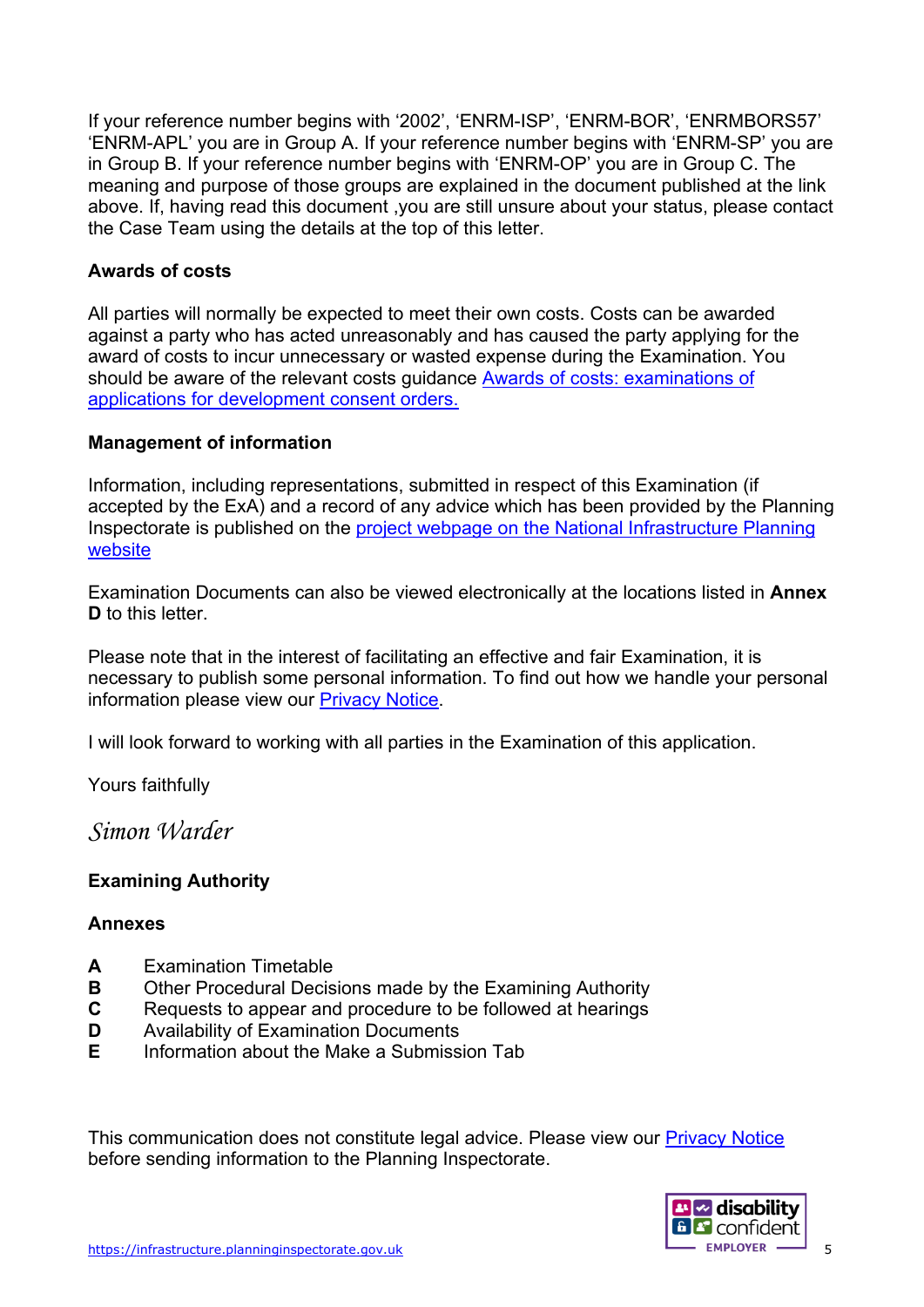# **Examination Timetable**

The Examining Authority (ExA) is under a duty to **complete** the Examination of the application by the end of the period of six months beginning with the day after the close of the Preliminary Meeting.

The Examination of the application primarily takes the form of the consideration of written submissions. The ExA will also consider any oral representations made at hearings.

| <b>Item</b>    | <b>Matters</b>                                                                                                                                                                                                                                                                                                                                            | <b>Due Date</b>                                   |  |
|----------------|-----------------------------------------------------------------------------------------------------------------------------------------------------------------------------------------------------------------------------------------------------------------------------------------------------------------------------------------------------------|---------------------------------------------------|--|
| $\overline{1}$ | <b>Procedural Deadline A</b>                                                                                                                                                                                                                                                                                                                              | <b>Tuesday 25</b>                                 |  |
|                | Deadline for receipt by the ExA of:                                                                                                                                                                                                                                                                                                                       | <b>January 2022</b>                               |  |
|                | • Written submissions, if required on any changes<br>that are considered necessary to the draft<br>Examination timetable; on the Examination<br>procedure, including any submissions about the<br>use of virtual procedures and Procedural<br>Decisions taken by the ExA (see Annex E); and                                                               |                                                   |  |
|                | • Requests to be heard orally at the Preliminary<br>Meeting and comments on the Agenda                                                                                                                                                                                                                                                                    |                                                   |  |
| $\overline{2}$ | <b>Preliminary Meeting</b>                                                                                                                                                                                                                                                                                                                                | <b>Wednesday 2</b><br>February 2022 at<br>10:00am |  |
| 3              | Reserve date and time for Preliminary Meeting (if<br>required)                                                                                                                                                                                                                                                                                            | <b>Wednesday 2</b><br>February 2022<br>at 2:00pm  |  |
| 4              | Issue by ExA of:                                                                                                                                                                                                                                                                                                                                          | As soon as                                        |  |
|                | • Examination Timetable                                                                                                                                                                                                                                                                                                                                   | practicable after<br>the PM                       |  |
|                | • ExA's Written Questions (ExQ1)                                                                                                                                                                                                                                                                                                                          |                                                   |  |
| 5              | <b>Deadline 1</b>                                                                                                                                                                                                                                                                                                                                         | <b>Wednesday 23</b>                               |  |
|                | Deadline for receipt by the ExA of:                                                                                                                                                                                                                                                                                                                       | February 2022                                     |  |
|                | • Submission by Interested Parties (IPs) of<br>suggested locations for the ExA to include in<br>the Accompanied Site Inspection (ASI),<br>including the reason for nomination and issues<br>to be observed, information about whether the<br>location can be accessed using public rights of<br>way or what access arrangements are required<br>(i f any) |                                                   |  |
|                | • Any further information requested by the<br>ExA under Rule 17 of the Infrastructure                                                                                                                                                                                                                                                                     |                                                   |  |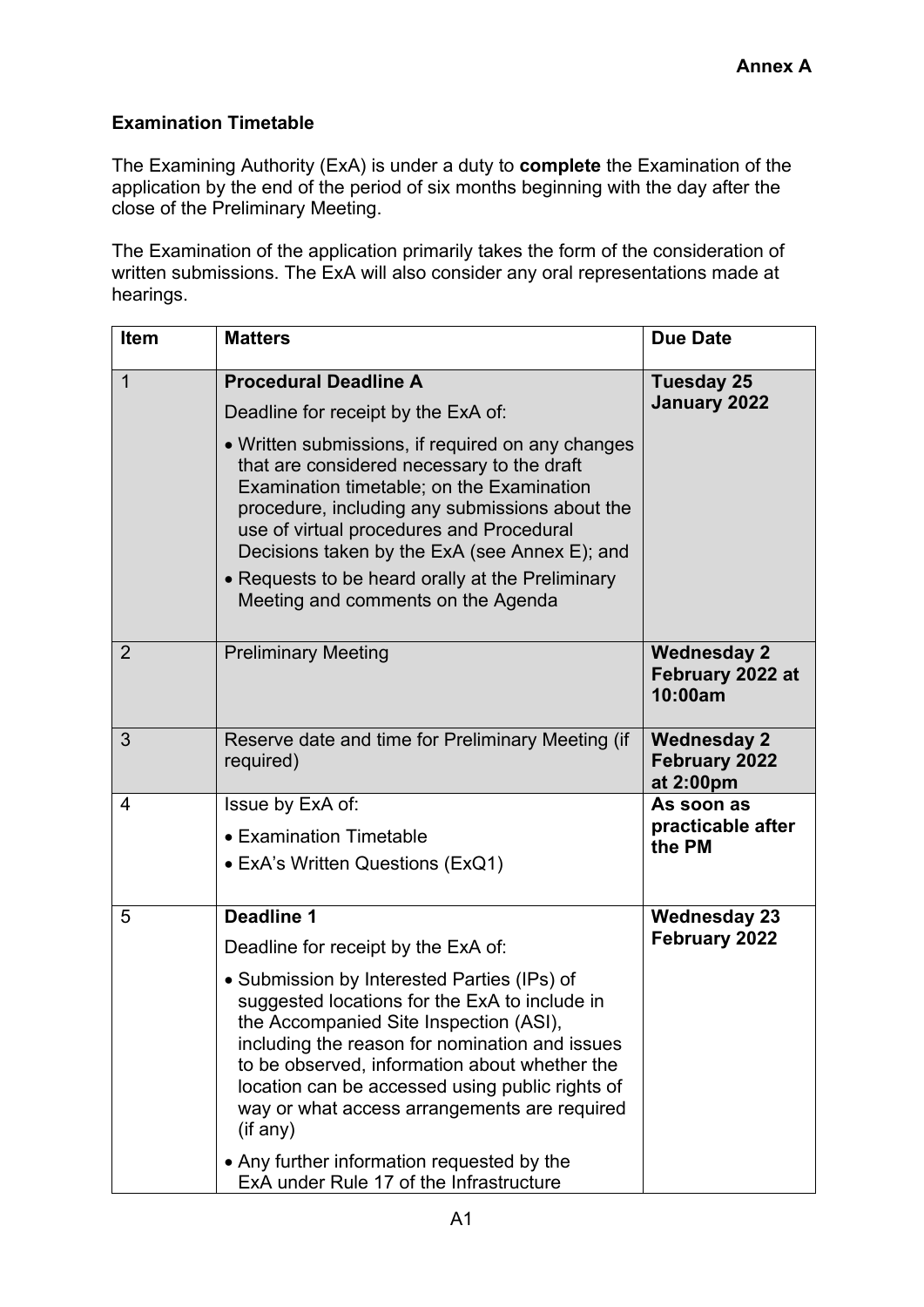|                | Planning (Examination Procedure) Rules 2010<br>(EPR)                                              |                                         |
|----------------|---------------------------------------------------------------------------------------------------|-----------------------------------------|
|                | • Any other information requested by the ExA for<br>submission at Deadline 1                      |                                         |
|                | <b>Notifications</b>                                                                              |                                         |
|                | • Notification by Interested Parties (IPs) of wish to<br>speak at an Open Floor Hearing           |                                         |
|                | • Notification by IPs of wish to speak at an Issue<br>Specific Hearing(s)                         |                                         |
|                | • Notification by IPs of their intention to attend the<br><b>ASI</b>                              |                                         |
|                | • Notification by Statutory Parties who wish to be<br>considered as an IP                         |                                         |
|                | • Notification of wish to receive future<br>correspondence electronically                         |                                         |
| 6              | <b>Deadline 2</b>                                                                                 | <b>Friday 4 March</b>                   |
|                | Deadline for receipt by the ExA of:                                                               | 2022                                    |
|                | • Comments on Relevant Representations (RRs)                                                      |                                         |
|                | • Written Representations (WRs)                                                                   |                                         |
|                | • Summaries of WRs exceeding 1500 words                                                           |                                         |
|                | $\bullet$ Responses to ExQ1                                                                       |                                         |
|                | • Local Impact Reports (LIRs) from local<br>authorities                                           |                                         |
|                | • Statements of Common Ground (SoCG)<br>requested by ExA - see Annex E                            |                                         |
|                | • Comments on updated application documents<br>(if submitted)                                     |                                         |
|                | • A revised Guide to the Application                                                              |                                         |
|                | • Applicant's draft itinerary for the ASI                                                         |                                         |
|                | • Comments on any additional<br>information/submissions received by Deadline 1                    |                                         |
|                | • Any further information requested by the<br>ExA under Rule 17 of the EPR                        |                                         |
| $\overline{7}$ | Issue by the ExA of:                                                                              | <b>Friday 4 March</b>                   |
|                | • Notification of the date, time and place of<br>hearings(s) and the date, time and place for the | 2022                                    |
|                | Accompanied Site Inspection (ASI), if required                                                    |                                         |
| 8              | Issue by the ExA of:                                                                              | <b>Wednesday 9</b><br><b>March 2022</b> |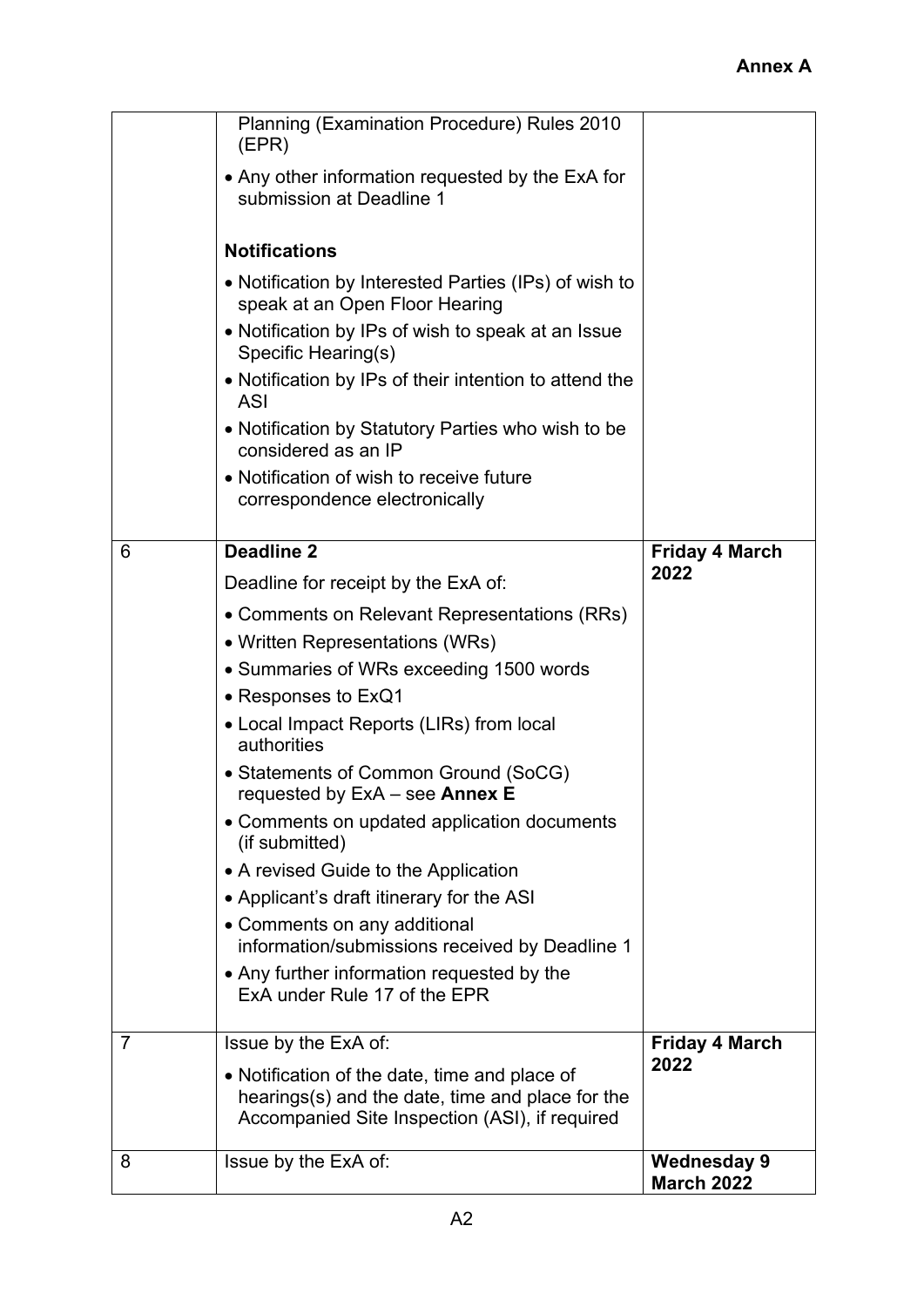|    | • The second draft itinerary for the ASI                                                                     |                                          |  |
|----|--------------------------------------------------------------------------------------------------------------|------------------------------------------|--|
| 9  | <b>Deadline 3</b><br>Deadline for receipt by the ExA of:                                                     | <b>Wednesday 16</b><br><b>March 2022</b> |  |
|    | • Comments on WRs                                                                                            |                                          |  |
|    | • Responses to comments on RRs                                                                               |                                          |  |
|    | • Comments on any LIRs                                                                                       |                                          |  |
|    | • Comments on responses to ExQ1                                                                              |                                          |  |
|    | • Comments on any revised draft DCO from the<br>Applicant, if submitted                                      |                                          |  |
|    | • Progressed SOCG and Statement of<br>Commonality                                                            |                                          |  |
|    | • An updated version of the draft Development<br>Consent Order (dDCO) in clean, tracked and<br>word versions |                                          |  |
|    | • Schedule of Changes to the dDCO                                                                            |                                          |  |
|    | • Comments on the second itinerary for the ASI                                                               |                                          |  |
|    | • An updated Guide to the Application                                                                        |                                          |  |
|    | • Any further information requested by the<br>ExA under Rule 17 of the EPR                                   |                                          |  |
|    | • Comments on any additional information/<br>submissions received by Deadline 2                              |                                          |  |
| 10 | Time reserved for:                                                                                           | Tuesday 29,                              |  |
|    | • Issue Specific Hearings, including the draft<br><b>DCO</b>                                                 | <b>Wednesday 30</b><br><b>March 2022</b> |  |
|    | • Open Floor Hearing (if required)                                                                           |                                          |  |
| 11 | Time reserved for Accompanied Site Inspection<br>(ASI)                                                       | <b>Tuesday 5 April</b><br>2022           |  |
| 12 | Deadline 4                                                                                                   | <b>Wednesday 13</b>                      |  |
|    | Deadline for receipt by the ExA of:                                                                          | April 2022                               |  |
|    | • Written summaries of oral contributions at<br>hearings                                                     |                                          |  |
|    | • Post-hearing submissions requested by the ExA                                                              |                                          |  |
|    | • Responses to comments on WRs                                                                               |                                          |  |
|    | • Responses to comments on LIRs                                                                              |                                          |  |
|    | • Any revised dDCO from the Applicant in clean,<br>tracked and word versions                                 |                                          |  |
|    | • An updated Schedule of Changes to the dDCO<br>• An updated Guide to the Application                        |                                          |  |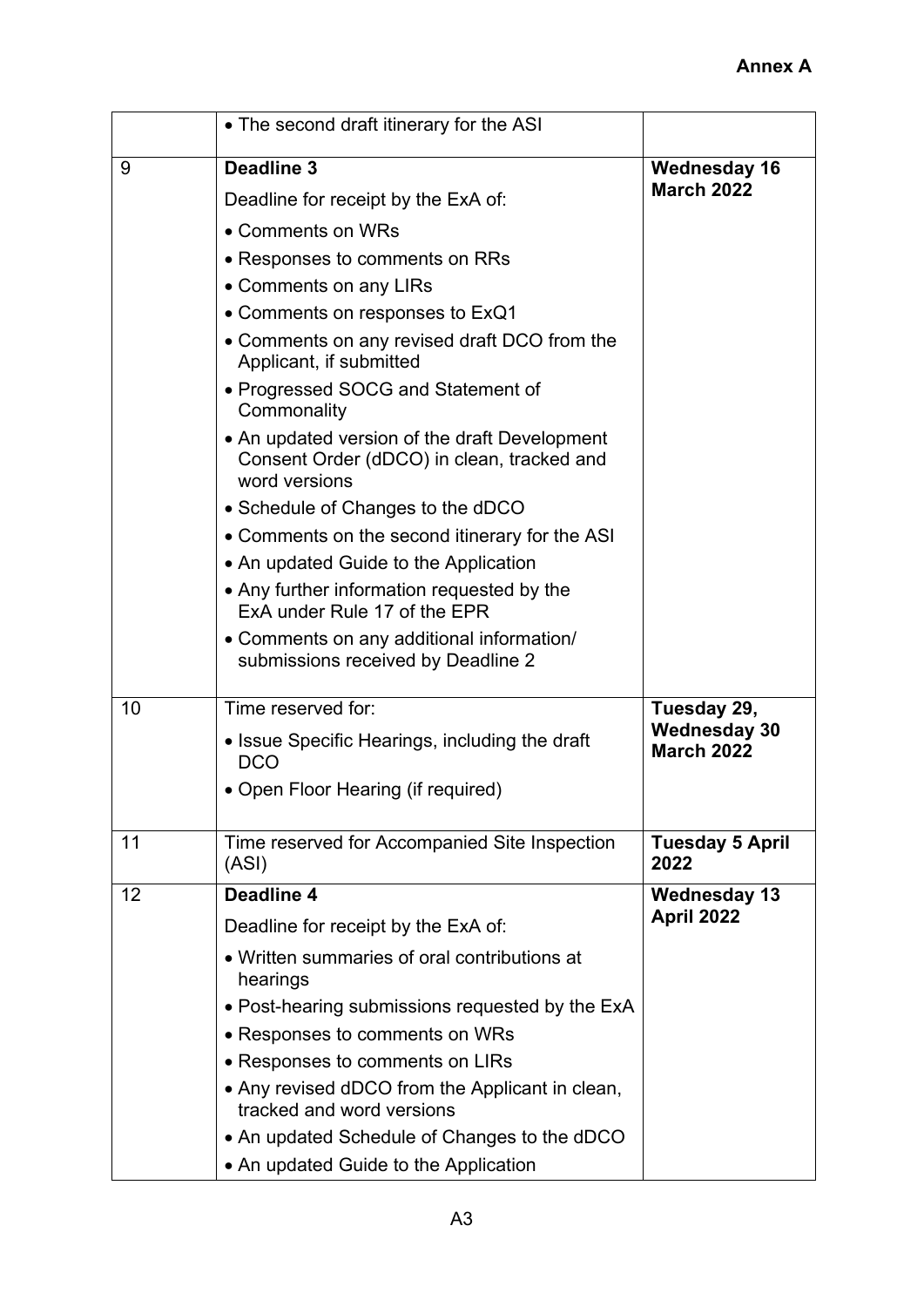|    | • Comments on any other information submitted<br>at Deadline 3<br>• Progressed SOCG and updated Statement of<br>Commonality (if required)<br>• Any other information requested by the ExA<br>under Rule 17 of the EPR<br>• Comments on any additional information/<br>submissions received by Deadline 3                                                                                                                                                                                                                                                                       |                                         |
|----|--------------------------------------------------------------------------------------------------------------------------------------------------------------------------------------------------------------------------------------------------------------------------------------------------------------------------------------------------------------------------------------------------------------------------------------------------------------------------------------------------------------------------------------------------------------------------------|-----------------------------------------|
| 13 | Publication by the ExA of:<br>• ExA's Written Questions (ExQ2) (if required)                                                                                                                                                                                                                                                                                                                                                                                                                                                                                                   | <b>Wednesday 27</b><br>April 2022       |
| 14 | Deadline 5<br>Deadline for receipt of:<br>• Responses to ExQ2<br>• Comments on any revised dDCO<br>• Progressed SOCG and updated Statement of<br>Commonality of SOCG, if required<br>• An updated Guide to the Application<br>• Any update to the Book of Reference to reflect<br>changes to land interests in the Order land<br>• Any other information requested by the ExA for<br>submission at Deadline 5<br>• Any further information requested by the ExA<br>under Rule 17 of the EPR<br>• Comments on any additional information/<br>submissions received by Deadline 4 | <b>Wednesday 11</b><br><b>May 2022</b>  |
| 15 | Issue by the ExA of:<br>Notification of the date, time and place of<br>hearings(s), if required                                                                                                                                                                                                                                                                                                                                                                                                                                                                                | Friday 13 May<br>2022                   |
| 16 | Time reserved for:<br>• Issue Specific Hearing, including ISH on the<br>dDCO (if required)                                                                                                                                                                                                                                                                                                                                                                                                                                                                                     | <b>Wednesday 8</b><br><b>June 2022</b>  |
| 17 | Deadline 6<br>Deadline for receipt of:<br>• Written summaries of oral contributions at<br>hearings (if required)<br>• Post-hearing submissions requested by the<br>ExA(if required)                                                                                                                                                                                                                                                                                                                                                                                            | <b>Wednesday 22</b><br><b>June 2022</b> |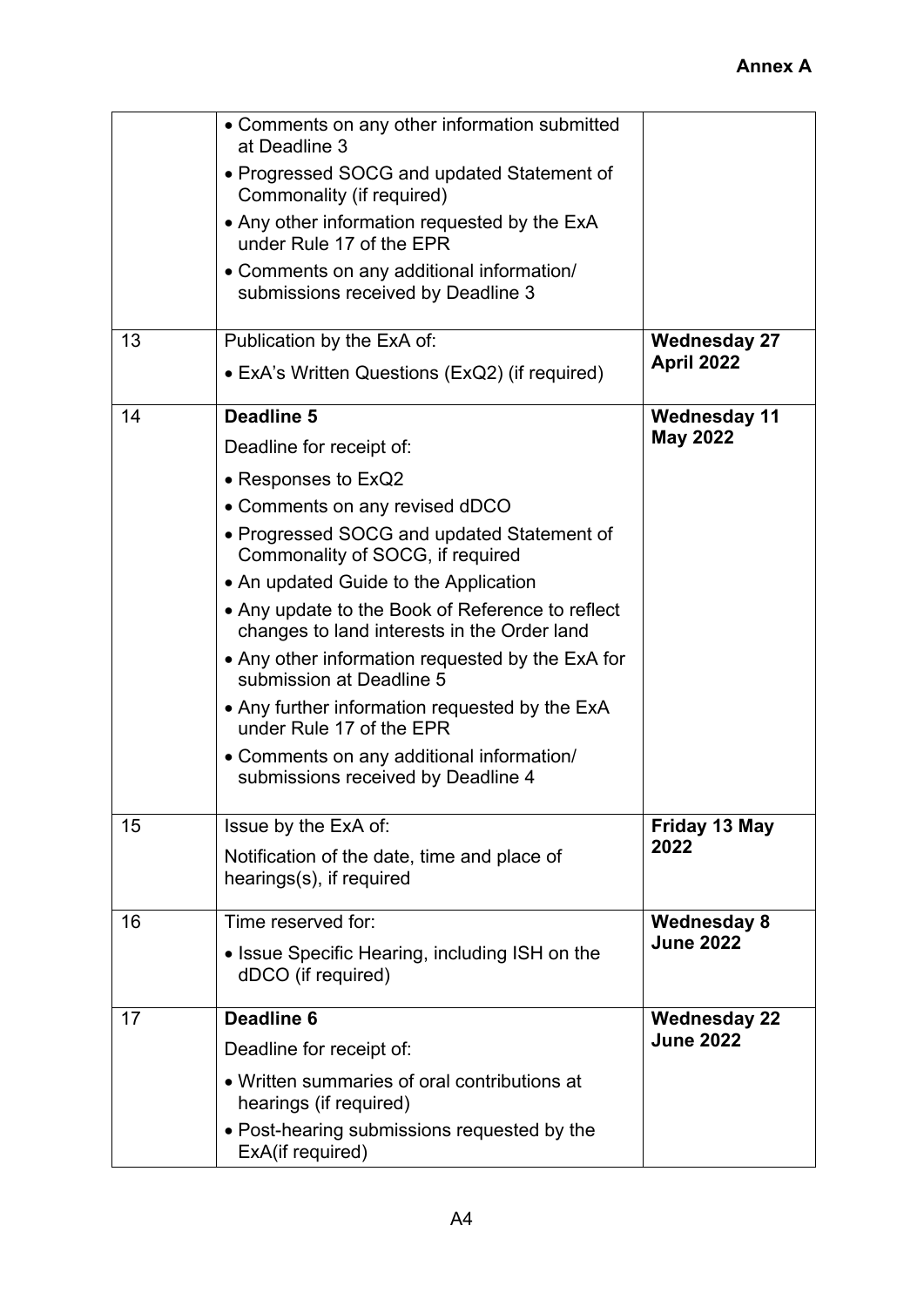|    | • Progressed SoCG and Statement of<br>Commonality (if required)<br>• Comments on responses to ExQ2<br>• Applicant's updated dDCO in clean, tracked and<br>word versions<br>• An updated Schedule of Changes to the dDCO<br>• An updated Guide to the Application<br>• Any other information requested by the ExA for<br>this deadline<br>• Any further information requested by the ExA<br>under Rule 17 of the EPR<br>• Comments on any additional information/<br>submissions received by Deadline 5 |                                         |
|----|--------------------------------------------------------------------------------------------------------------------------------------------------------------------------------------------------------------------------------------------------------------------------------------------------------------------------------------------------------------------------------------------------------------------------------------------------------------------------------------------------------|-----------------------------------------|
| 18 | Publication by the ExA of:                                                                                                                                                                                                                                                                                                                                                                                                                                                                             | <b>Wednesday 29</b><br><b>June 2022</b> |
|    | • The ExA's proposed Schedule of Changes to<br>the dDCO (if required)                                                                                                                                                                                                                                                                                                                                                                                                                                  |                                         |
|    | • Report on Implications for European Sites<br>(RIES) (if required)                                                                                                                                                                                                                                                                                                                                                                                                                                    |                                         |
| 19 | Deadline 7                                                                                                                                                                                                                                                                                                                                                                                                                                                                                             | <b>Wednesday 20</b>                     |
|    | Deadline for receipt by the ExA of:                                                                                                                                                                                                                                                                                                                                                                                                                                                                    | <b>July 2022</b>                        |
|    |                                                                                                                                                                                                                                                                                                                                                                                                                                                                                                        |                                         |
|    | • Comments on submissions for Deadline 6                                                                                                                                                                                                                                                                                                                                                                                                                                                               |                                         |
|    | • Comments on the ExA's proposed Schedule of<br>Changes to the dDCO (if required)                                                                                                                                                                                                                                                                                                                                                                                                                      |                                         |
|    | • Comments on RIES (if required)                                                                                                                                                                                                                                                                                                                                                                                                                                                                       |                                         |
|    | • Final SoCG and finalised Statement of<br>Commonality                                                                                                                                                                                                                                                                                                                                                                                                                                                 |                                         |
|    | • Final draft DCO to be submitted by the<br>Applicant in clean, tracked, word versions and<br>in the statutory Instrument (SI) template with the<br>SI template validation report                                                                                                                                                                                                                                                                                                                      |                                         |
|    | • Final Guide to the Application                                                                                                                                                                                                                                                                                                                                                                                                                                                                       |                                         |
|    | • Any other information requested by the ExA for<br>submission at Deadline 7                                                                                                                                                                                                                                                                                                                                                                                                                           |                                         |
|    | • Any further information requested by the ExA<br>under Rule 17                                                                                                                                                                                                                                                                                                                                                                                                                                        |                                         |
|    | • Comments on any additional information/<br>submissions received by Deadline 6                                                                                                                                                                                                                                                                                                                                                                                                                        |                                         |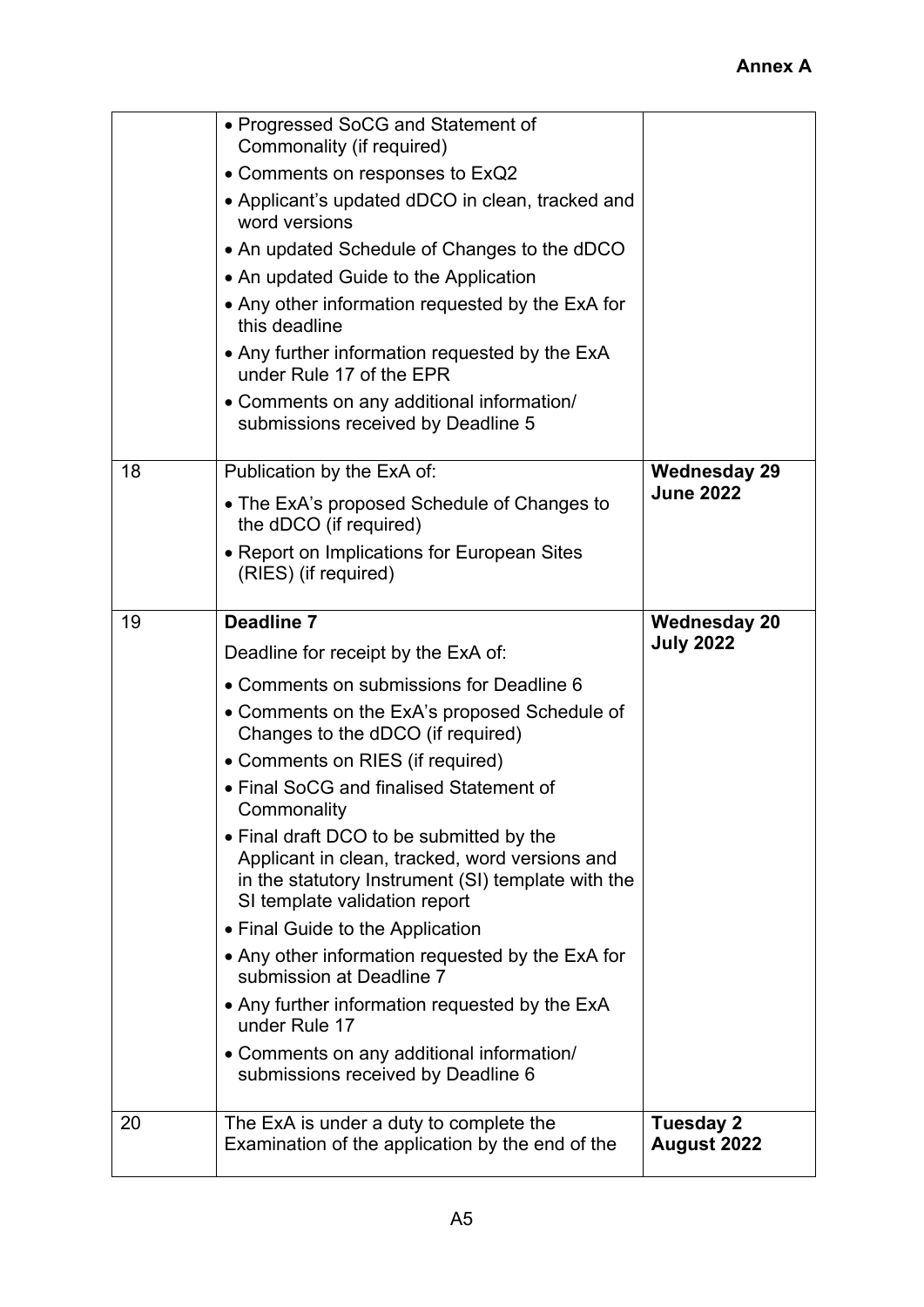| period of 6 months beginning with the day after<br>the close of the Preliminary Meeting. |  |
|------------------------------------------------------------------------------------------|--|
|                                                                                          |  |

### **Submission times for Deadlines**

The time for submission of documents at any Deadline in the timetable is 23:59 on the relevant Deadline date, unless instructed otherwise by the ExA.

### **Publication dates**

All information received will be published on the as soon as practicable after the Deadlines for submissions.

## **Report on the Implications for European Sites (RIES)**

Where an applicant has provided a No Significant Effects Report or a Habitats Regulations Assessment (HRA) Report with the application, the ExA may decide to issue a RIES during the Examination. The RIES is a factual account of the information and evidence provided to the ExA on HRA matters during the Examination up to the date of the publication of the RIES, for the purposes of enabling the Secretary of State, as competent authority, to undertake its HRA. It is not the ExA's opinion on HRA matters. Comments on the RIES will be invited by the ExA and any received will be taken into account as part of the ExA's Recommendation to the Secretary of State.

The Secretary of State may rely on the consultation on the RIES to meet its obligations under Regulation 63(3) of The Habitats Regulations 2017 and/or Regulation 28 of The Offshore Marine Regulations.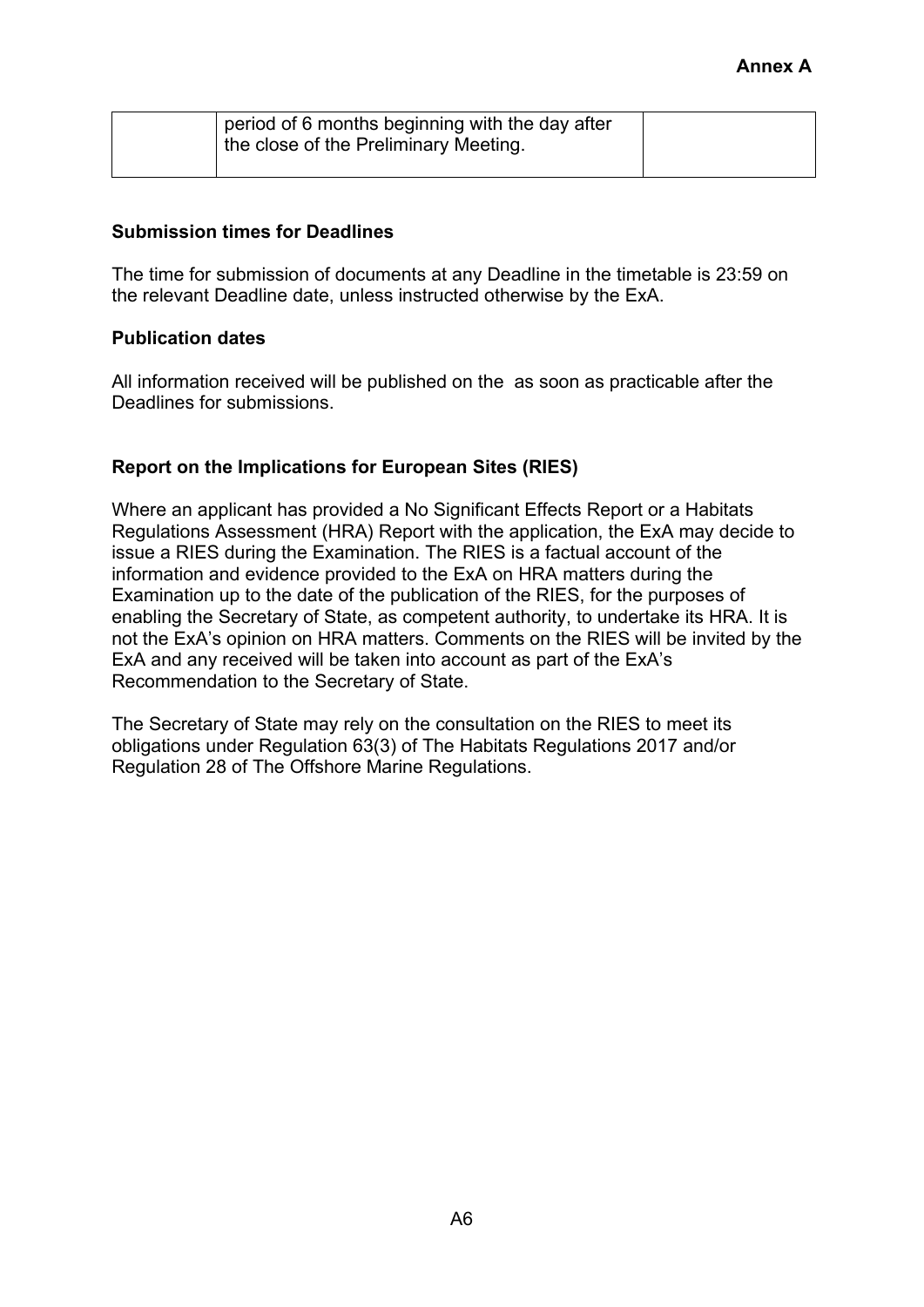# **Other Procedural Decisions made by the Examining Authority (ExA)**

I have made a number of Procedural Decisions following the Preliminary Meeting:

### **1. Examination Timetable**

I have made the following changes to the draft timetable issued with my Rule 6 letter, these are summarised below**:**

- The date of the ASI has moved to Tuesday 5 April 2022. Time for the ASI was previously reserved on 29-31 March along with the hearing(s). The change to the date of the ASI is allow parties time to travel to the site in the event that virtual hearing(s) are held;
- Deadline 5 now includes an opportunity to submit an update to the Book of Reference should there be any changes to relevant land interests.

## **2. Examining Authority's Written Questions**

My written questions (ExQ1) have been published alongside this Rule 8 letter. While most of my written questions are directed at specific parties, no other party should feel inhibited or restricted in responding to any question I ask, even if it is directed elsewhere.

Some of my questions are directed to specific Statutory Parties which have not, at the time of writing, confirmed that they wish to become Interested Parties for the purposes of the Examination of the application.

All relevant Statutory Parties are requested to check my Written Questions carefully in order that they may identify and respond to any questions posed to them.

For the avoidance of doubt, Statutory Parties are defined as the parties listed in Schedule 1 to [The Infrastructure Planning \(Interested Parties and Miscellaneous](https://www.legislation.gov.uk/uksi/2015/462/contents/made)  [Prescribed Provisions\) Regulations 2015.](https://www.legislation.gov.uk/uksi/2015/462/contents/made) Statutory Parties, including relevant local authorities, that have not already registered to become an Interested Party should consider notifying the ExA of their wish to be considered as an Interested Party, under Section 89(2A)(b) of the Planning Act 2008 as soon as possible.

## **3. Statements of Common Ground (SoCG)**

The Applicant is taking the lead in the preparation of SoCGs and it will aid the smooth running of the Examination if all Interested Parties who are participating in the preparation of SoCGs liaise and co-operate with the Applicant in respect of their production. I set out in **Annex E** of my [Rule 6](https://infrastructure.planninginspectorate.gov.uk/wp-content/ipc/uploads/projects/WS010005/WS010005-000400-East%20Northants%20Rule%206%20holding%20letter.pdf) the SoCGs that I request are submitted during the Examination of this application. Final signed versions of the SoCGs listed below are requested to be submitted **by the Applicant** to **Deadline 7:**

- 1. SoCG between the Applicant and **North Northamptonshire Council**
- 2. SoCG between the Applicant and the **Environment Agency**
- 3. SoCG between the Applicant and **Natural England**
- 4. SoCG between the Applicant and **National Grid Gas plc**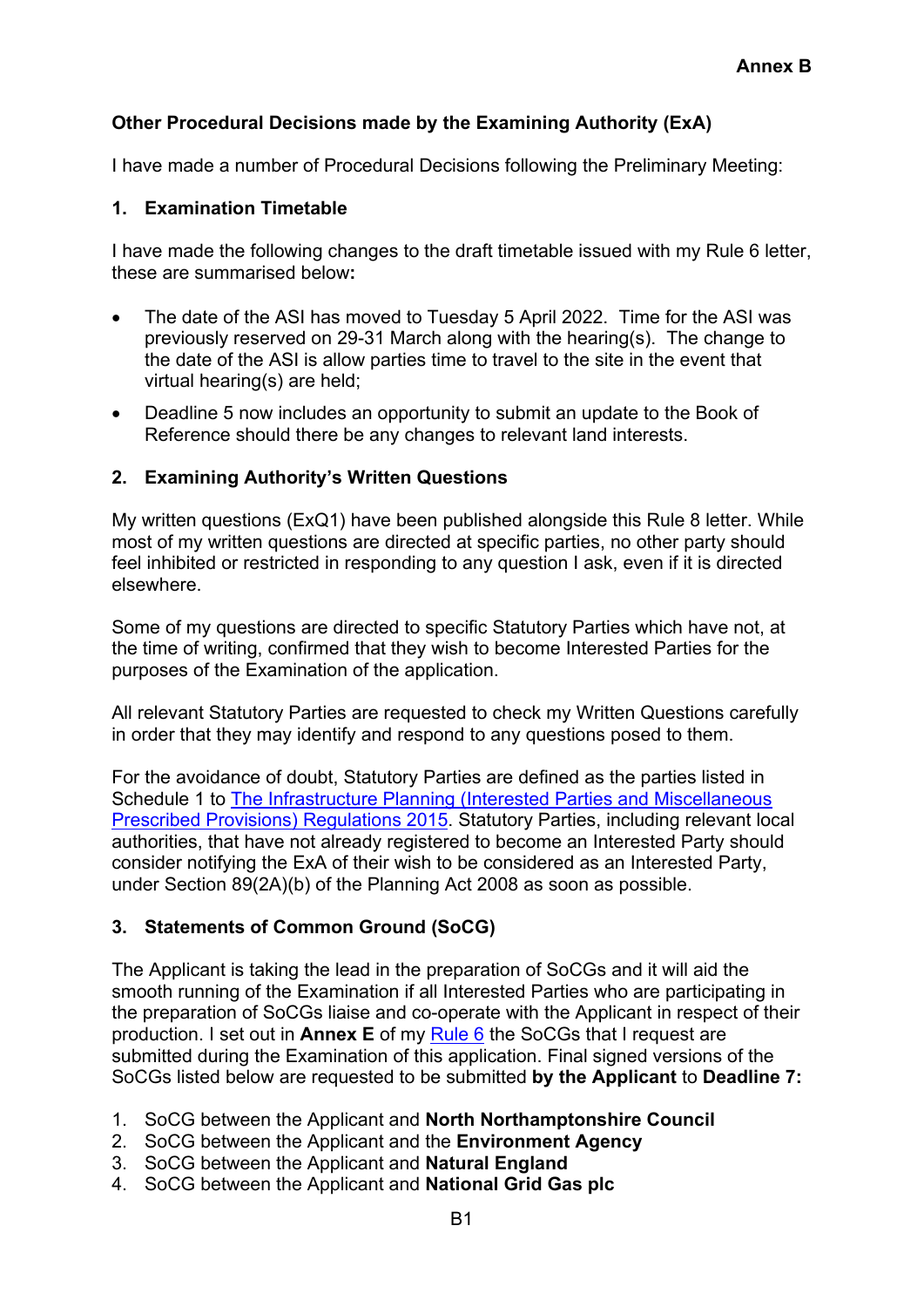- 5. SoCG between the Applicant and **Western Power Distribution (East Midlands) plc**
- 6. SoCG between the Applicant and the **Cecil Estate Family Trust**
- 7. SoCG between the Applicant and **NW Fiennes**
- 8. SoCG between the Applicant and **Defence Infrastructure Organisation**
- 9. SoCG between the Applicant and **Northants Police and Northants Fire and Rescue**
- 10. SoCG between the Applicant and **Butterfly Conversation**

In addition, the applicant advised at the Preliminary Meeting that it is pursuing a SoCG with Anglian Water.

**All of the SoCGs listed above should cover the Articles and Requirements in the draft Development Consent Order**. Any Interested Party seeking the rewording of an Article or Requirement should provide the form of words which are being sought.

The content of SoCGs will help to inform the ExA about the need to hold any Issue Specific Hearings during the Examination, and to enable the ExA and the Applicant to give notice of such hearings at least 21 days in advance of them taking place.

# **4. Local Impact Reports (LIR)**

A LIR is a report in writing giving details of the likely impact of a Proposed Development on a local authority's area (or any part of that area). For more information about the importance and content of LIRs see our [Advice Note One:](https://infrastructure.planninginspectorate.gov.uk/legislation-and-advice/advice-notes/advice-note-one-local-impact-reports/)  [Local Impact Reports.](https://infrastructure.planninginspectorate.gov.uk/legislation-and-advice/advice-notes/advice-note-one-local-impact-reports/)

Local Authorities, defined in section 56A of the Planning Act 2008, are invited to submit LIRs by **Deadline 2.**

# **5. Changes to land interests**

If the Applicant becomes aware that there has been a change in ownership, or a new interest, in relevant land the Applicant is requested to make the relevant person aware that they can make a request to the ExA to become an Interested Party under section 102A of the PA2008 by completing the [form available on the project](https://infrastructure.planninginspectorate.gov.uk/interested-party-frm.php?project=WS010005)  [webpage.](https://infrastructure.planninginspectorate.gov.uk/interested-party-frm.php?project=WS010005) The Examination Timetable includes an opportunity at Deadline 5 for the submission of an updated Book of Reference, which should include confirmation that relevant persons have been informed of their rights under section 102A.

# **6. Additional Submissions**

In addition to the documentation submitted by Procedural Deadlines A and B I have exercised my discretion and made a Procedural Decision to accept the following Additional Submissions from the Applicant (Augean South Limited)**:**

1. Badger Assessment (Confidential) - [\[AS-002\]](https://infrastructure.planninginspectorate.gov.uk/wp-content/ipc/uploads/projects/WS010005/WS010005-000426-8.4%20Badger%20Assessment%20for%20ENRMF%20-%20CONFIDENTIAL.pdf)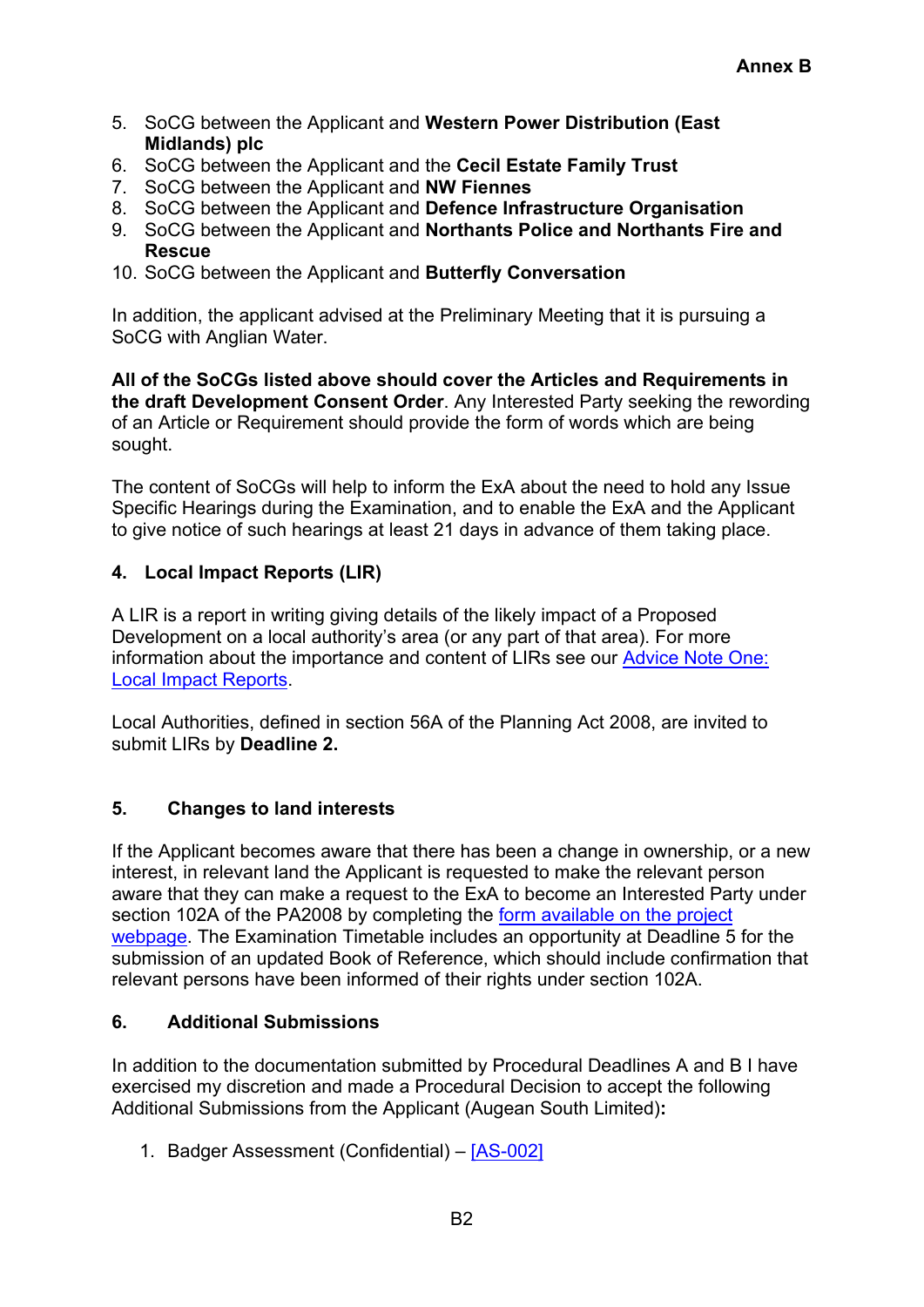- 2. Plan showing the improvements to the site access (drawing reference AU/KCW/01-22/22966) – [\[AS-003\]](https://infrastructure.planninginspectorate.gov.uk/wp-content/ipc/uploads/projects/WS010005/WS010005-000425-8.3%20Plan%20showing%20the%20improved%20site%20access%20at%20ENRMF_Redacted.pdf)
- 3. Ecological Baseline 2021 Supplementary Survey Report (January 2022) [\[AS-004\]](https://infrastructure.planninginspectorate.gov.uk/wp-content/ipc/uploads/projects/WS010005/WS010005-000423-8.1%20ENRMF%20Western%20Extension%202021%20Ecological%20survey%20updates_Redacted.pdf)
- 4. Supplementary Background Noise Report - [\[AS-005\]](https://infrastructure.planninginspectorate.gov.uk/wp-content/ipc/uploads/projects/WS010005/WS010005-000424-8.2%20ENRMF%20Western%20Extension%20Supplementary%20Noise%20Report_Redacted.pdf) [AS-005]

# **7. Guide to the Application**

The Examination Timetable includes various Deadlines to update the Guide to the Application. As discussed at the Preliminary Meeting, the Applicant should adopt a sensible approach to this task and provide updates when a new document is submitted, there are significant changes to a document or changes to a significant number of documents.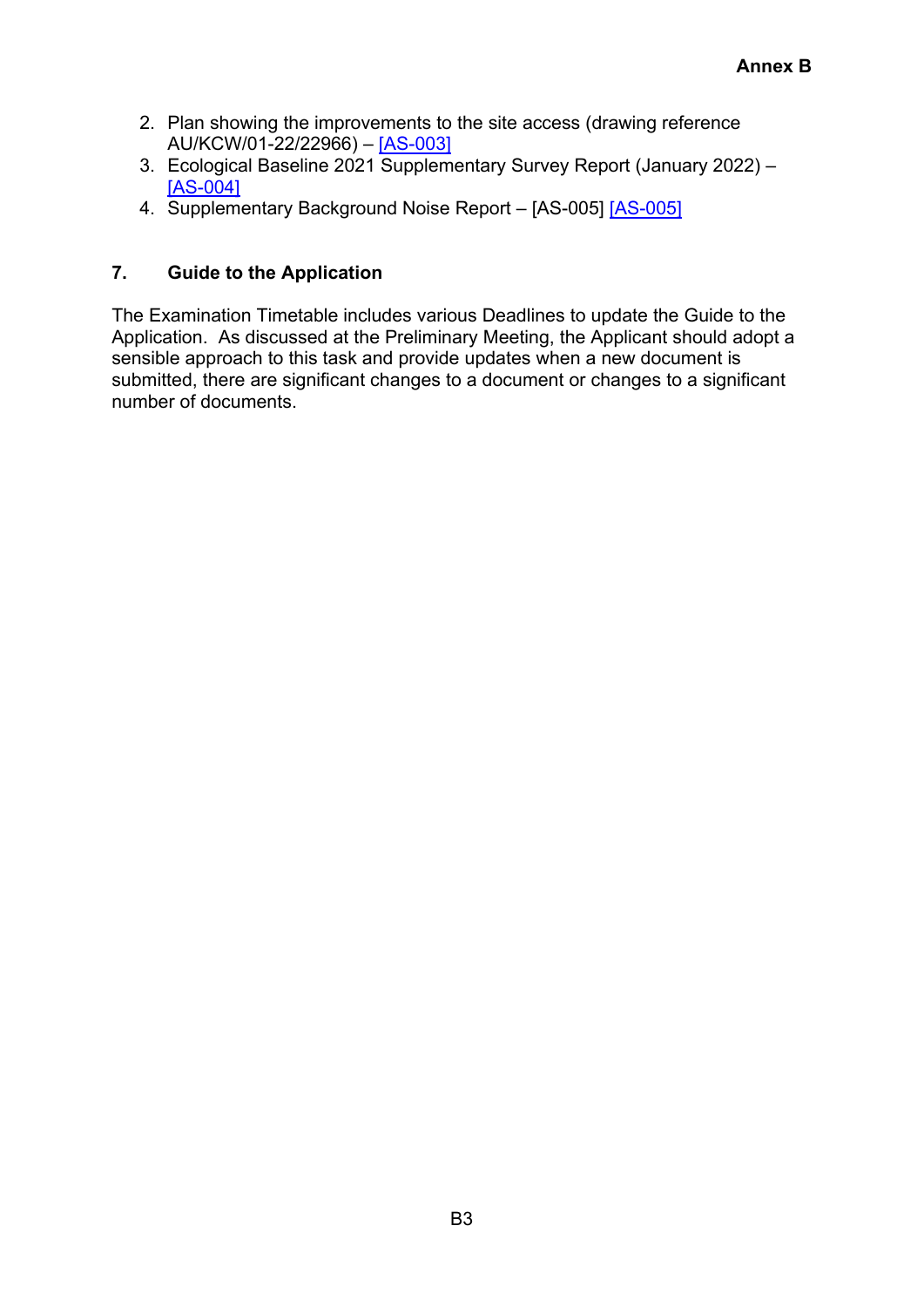# **Requests to Appear and Procedure to be Followed at Hearings**

### **Arrangements for hearings**

My Examination will be principally undertaken through the exchange of written submissions however the Examination Timetable reserves periods of time for hearings to be held (if required).

### **Requests to participate at hearings**

Interested Parties are required to notify the Examining Authority (ExA) in writing of their wish to take part in an Open Floor Hearing (OFH) on or before Wednesday 23 February 2022 (see **Deadline 1**).

Any request to participate in a hearing **should include** the following information:

- Name and Unique Interested Party reference number (found at the top of any letter or email from the Planning Inspectorate)
- Email address (if available) and contact telephone number
- Name and Unique Interested Party reference number of any person/organisation that you are representing (if applicable)
- For blended events: confirmation of whether you will participate virtually or inperson
- The hearing(s) you wish to participate in, brief details of the topic(s) that you would like to raise
- The Examination Library reference number (with paragraph/page number where appropriate) of any documents you wish to refer to

It is important that any notification from Interested Parties to participate in hearings is submitted separately from any other written submission. Please select the appropriate Deadline and Submission Item under the Make a Submission tab and ensure the submission is titled appropriately to allow us to quickly identify which event the notification relates to. **Annex E** provides further information about the Make a Submission tab. Please contact the Case Team using the contact details at the top of this letter if you require any support to attend a hearing.

If no written requests to take part in an OFH are received by the above Deadline, I am not required to hold such a hearing, although I may choose to do so nonetheless.

I may also choose to hold Issue Specific Hearings (ISH) about topics that I think need to be explored orally. The decision to hold an ISH about a particular topic is not connected to how relevant or important I consider an issue or topic to be.

The time, date and place of any confirmed hearing will be notified in writing to all Interested Parties, providing at least 21 days' notice.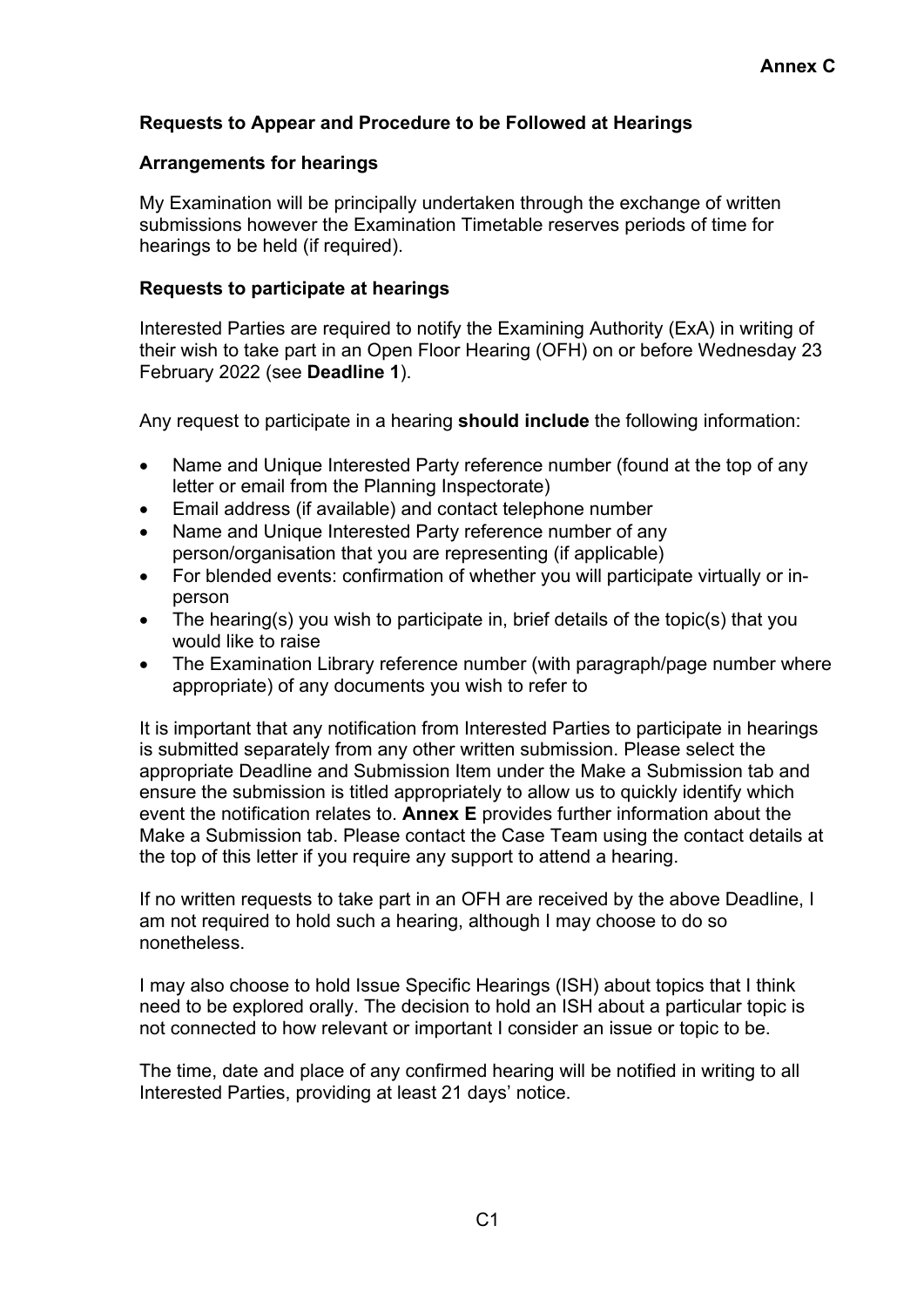## **Hearing agendas**

For Issue Specific Hearings the ExA will publish a detailed draft agenda on the project website at least five working days in advance of the hearing date. However, the actual agenda on the day of each hearing may be subject to change at the discretion of the ExA. For Open Floor Hearings an agenda may not be published.

### **Procedure at hearings**

The procedure to be followed at hearings is set out in Rule 14 of The Infrastructure Planning (Examination Procedure) Rules 2010. Any oral representations must be based on either the Relevant Representation or Written Representation made by the person by whom, or on whose behalf, the oral representations are made.

The ExA is responsible for the oral questioning of a person giving evidence and the process affords very limited scope to allow cross-questioning between parties.

### **Hearing livestream and recording**

A link to a livestream for each hearing will be made available on the [project page](https://infrastructure.planninginspectorate.gov.uk/projects/east-midlands/east-northants-resource-management-facility-western-extension/?ipcsection=docs&stage=3&filter1=Additional+Submissions) shortly before any hearing is due to open. The livestream is available to anybody who wishes to observe a hearing in real time.

All hearings will be recorded, and the recordings will be made available on the project webpage as soon as practicable after the close of the hearing. The recordings allow any member of the public who is interested in the application and the Examination to find out what has been discussed.

## **Accompanied Site Inspection (ASI) and requests to attend**

Time has been reserved in the Examination Timetable to undertake an ASI on Tuesday 5 April 2022

IPs have been asked to provide suggested locations for the ExA to include in the ASI, issues to be observed, information about whether the location can be accessed using public rights of way or what access arrangements are required (if any) by **Deadline 1**.

When considering requests for locations to be included in the ASI, please have regard to the locations I have already visited in the Unaccompanied Site Inspection (USI). Please refer to the note of the USI at [\[EV-001\]](https://infrastructure.planninginspectorate.gov.uk/wp-content/ipc/uploads/projects/WS010005/WS010005-000422-ENRMFWE%20USI1%20Note%20v1.pdf) as there would need to be good reason to re-visit these locations in the ASI.

The Applicant has been requested to submit a draft itinerary for the ASI by **Deadline 2.** I will then review the comments received and the draft itinerary and may make changes to it. My final itinerary for the ASI will be published on the project webpage no less than five working days before the date of the ASI.

Please note that for logistical and safety reasons it may be necessary to limit the numbers of persons who accompany me for the whole ASI, however it should be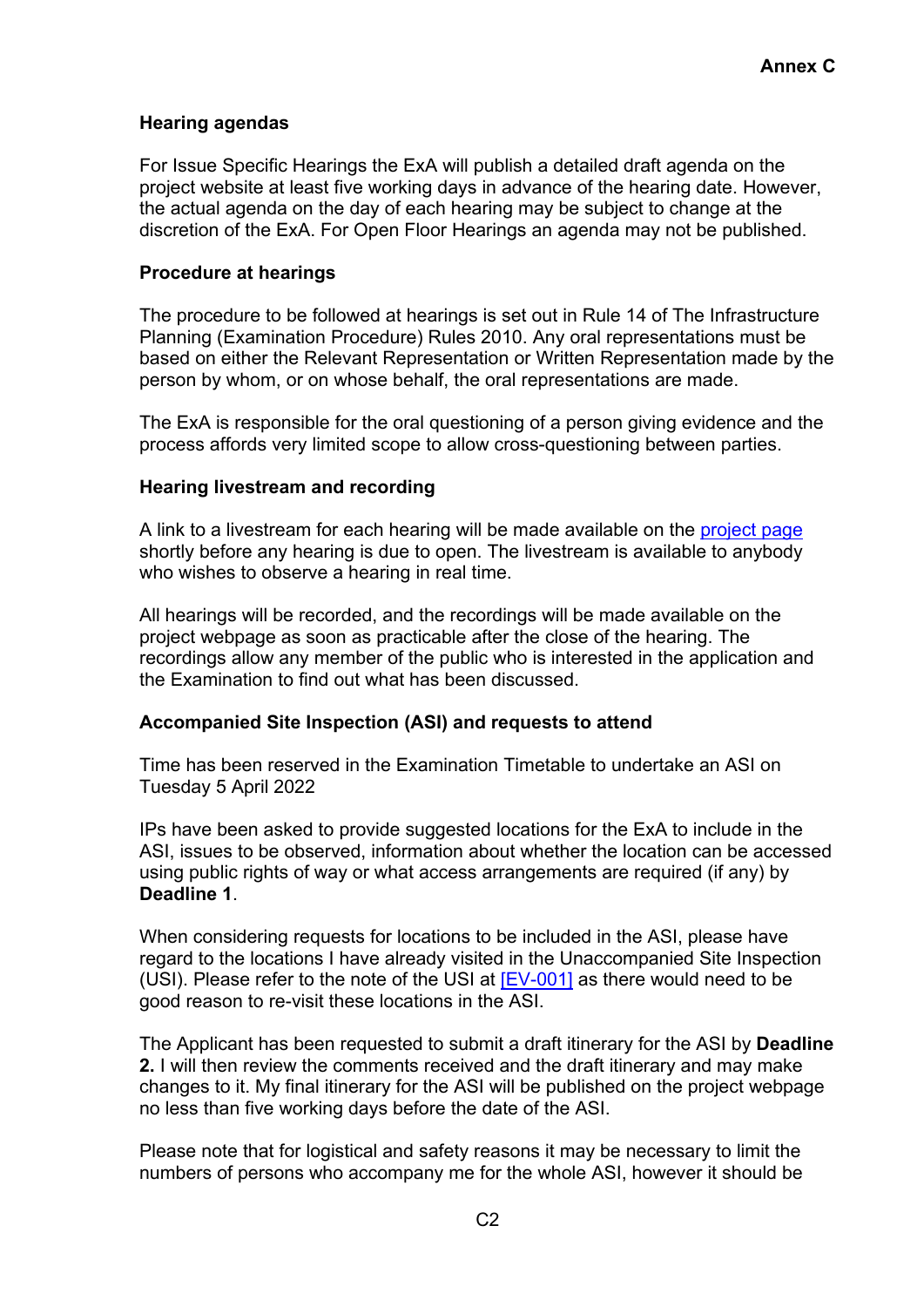possible for arrangements to be made for Interested Parties (or their representatives) to join the inspection at specified locations within the itinerary.

Requests by Interested Parties to attend the ASI should be provided by **Deadline 1** and should include confirmation of whether the request is to attend for the whole inspection or just specific locations. The request must be submitted separately from any other written submission. Please select the appropriate Deadline and Submission Item under the Make a submission tab. **Annex E** provides further information about the Make a submission tab.

The Interested Parties attending the ASI will include representatives of the Applicant and North Northamptonshire Council, together with other Interested Parties (or their representatives). Access onto private land is at all times by permission of the person controlling it.

**Interested Parties should be aware that ASIs are not an opportunity to make any oral representations to me about the Proposed Development**. However, I may invite participants to indicate specific features or sites of interest.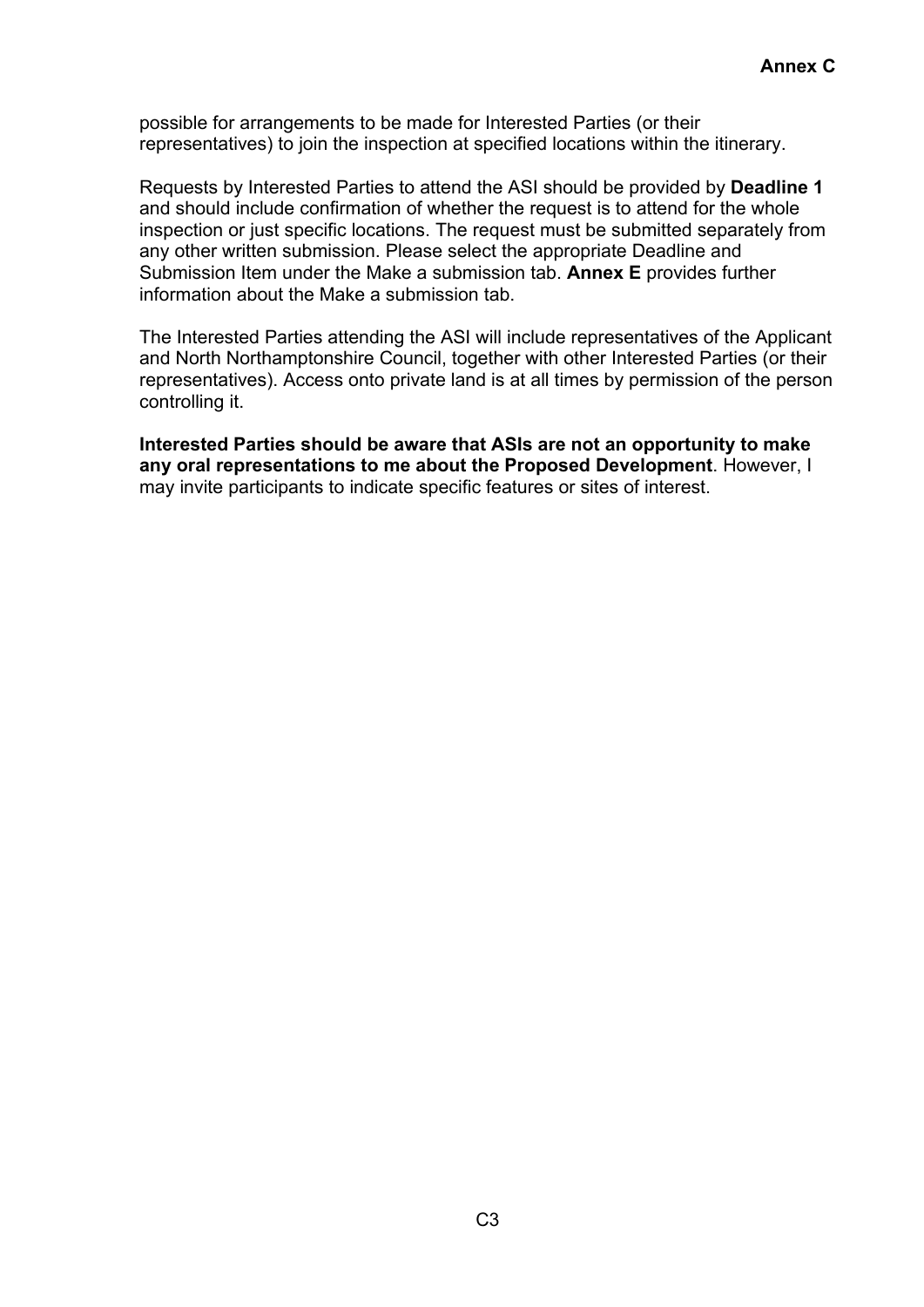# **Availability of Examination Documents**

The Application documents and Relevant Representations are available on the project webpage on the National Infrastructure Planning website:

[https://infrastructure.planninginspectorate.gov.uk/projects/east-midlands/east](https://infrastructure.planninginspectorate.gov.uk/projects/east-midlands/east-northants-resource-management-facility-western-extension/?ipcsection=docs)[northants-resource-management-facility-western-extension/?ipcsection=docs](https://infrastructure.planninginspectorate.gov.uk/projects/east-midlands/east-northants-resource-management-facility-western-extension/?ipcsection=docs)

All further documents submitted in the course of the Examination will also be published under the Documents tab at the above location.

## **The Examination Library**

For ease of navigation, please refer to the Examination Library (EL) which is accessible by clicking the blue button under the 'Documents' tab. The EL is updated regularly throughout the Examination.

The EL records and provides a hyperlink to:

- Each application document;
- each representation made to the Examination; and
- each Procedural Decision made by the ExA.

Each document is given a unique reference which will be fixed for the duration of the Examination. A hyperlink to each document on the project webpage is also provided. **Please use the unique reference numbers applied in the EL when referring to any Examination Documents in any future submissions that you make**.

#### **Electronic deposit locations**

Documents can be viewed electronically at the electronic deposit locations listed in the table below. Please note that you may need to bring a form of identification and register as a member/library member in order to use a computer at these locations.

The opening hours and availability of information technology set out in the table below may be subject to changes or limitations to address public health requirements as a result of Coronavirus (COVID-19). Bearing in mind the availability of the documents on the National Infrastructure Planning website and the effect of public health restrictions, please consider your need to attend these locations with care. Please check the current circumstances with the relevant locations before you attend.

| <b>Local authority area</b>       | <b>Venue/address</b>                             | <b>Opening hours</b>                                               |
|-----------------------------------|--------------------------------------------------|--------------------------------------------------------------------|
| <b>East Northants</b><br>Resource | Stamford Road,<br>I Northamptonshire.<br>PE8 6XX | Monday to Friday: 7am-<br>5:30 <sub>pm</sub><br>Saturday: 7am-12pm |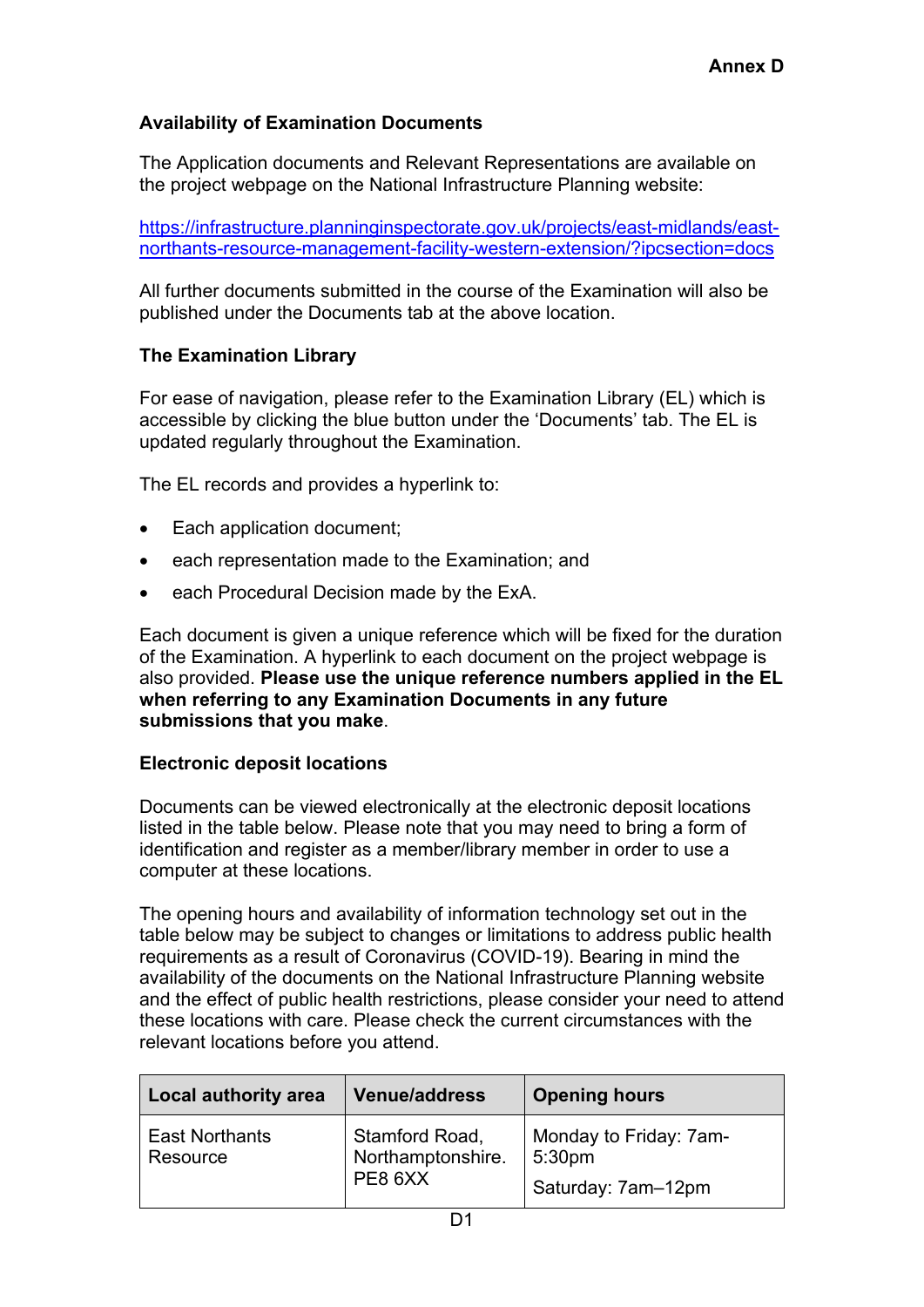| <b>Management Facility</b>    |                                   | Sunday: Closed            |
|-------------------------------|-----------------------------------|---------------------------|
| (ENRMF) Offices               |                                   |                           |
| <b>Oundle Public Library</b>  | Glapthorn Road,<br>Oundle PE8 4JA | Monday to Friday: 9am-5pm |
|                               |                                   | Saturday: 9am - 2pm       |
|                               |                                   | Sunday: Closed            |
| <b>Links to all libraries</b> |                                   |                           |

# **Oundle Public Library**:

[https://www.northamptonshire.gov.uk/councilservices/library-service/visiting](https://www.northamptonshire.gov.uk/councilservices/library-service/visiting-your-library/list-of-libraries/Pages/oundle-library.aspx)[your-library/list-of-libraries/Pages/oundle-library.aspx](https://www.northamptonshire.gov.uk/councilservices/library-service/visiting-your-library/list-of-libraries/Pages/oundle-library.aspx)